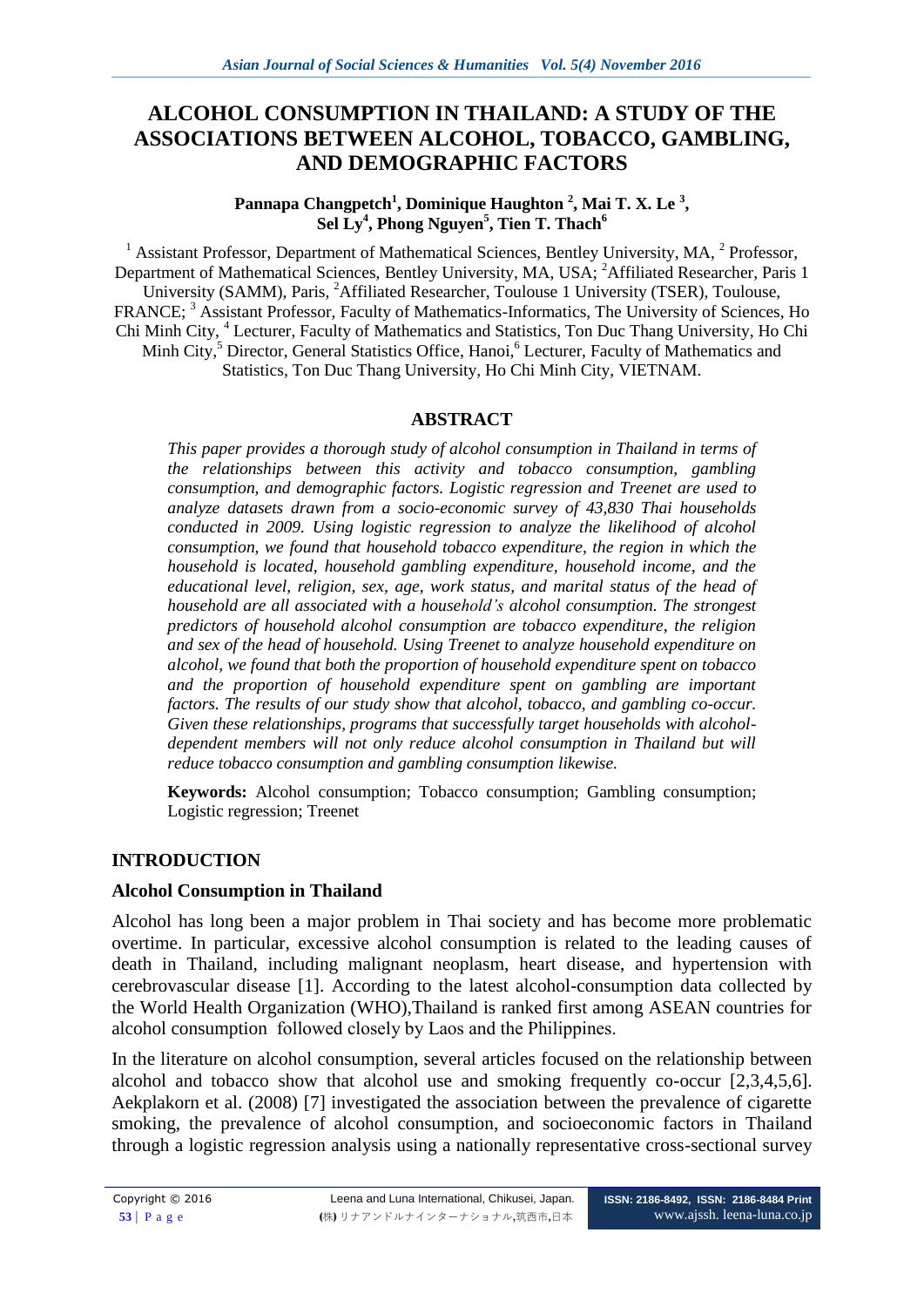in 2004 of 39,290 individuals aged 15 and over. The results show that the strongest predictor of alcohol misuse is smoking and vice versa.

A number of studies investigate the associations between alcohol and gambling [8, 9] and found that gambling and alcohol consumption are related. In a review of studies on the associations between gambling and the use of alcohol, tobacco, and illicit drugs among US youth between 2000-2014 [10], most of the studies included found gambling to be associated with the use of these substances. The methods used in most of the studies are bivariate analysis, multiple linear regression, and logistic regression analysis.

This paper provides a thorough study of alcohol consumption in Thailand by exploring relationships between alcohol consumption, tobacco consumption, gambling consumption, and demographic factors. We apply two techniques to analyze datasets drawn from a socioeconomic survey of 43,830Thai households conducted in 2009. In addition to logistic regression analysis, the method most commonly used in the literature on alcohol, we also implement a new method that has never been used before in this context, i.e., Treenet analysis. The objective of Treenet is to obtain a more precise understanding of any non-linear relationship between response and predictors.

Of the two techniques used here—logistic regression analysis and Treenet—we began by using logistic regression analysis to investigate the association between the likelihood of alcohol consumption in relation to demographic factors, household tobacco expenditure, and household gambling expenditure. We studied at-home alcohol consumption and away-fromhome alcohol consumption separately; as we considered it likely that the relationships between the factors implicated in alcohol consumption would differ betweenthese two types of consumption.

For the second analysis (Treenet), we investigated the association between the proportion of household expenditure spent on alcohol and demographic factors, the proportion spent on tobacco, and the proportion spent on gambling. For this analysis, we built two Treenet models to separately capture the non-linear dependence of the proportion of alcohol consumed at home and the proportion consumed away from home on the predictors. Note that in Treenet, all expenditure proportions are computed relative to total household expenditure. The main advantages of this method are that it reveals non-linear relationships between response and predictors and that the non-parametric approach adopted here makes it possible to handle a response variable with a large number of zero values.

Overall, we expect our results to be useful to both researchers and government practitioners in their efforts to tailor programs that target households with alcohol-dependent members in order to reduce alcohol consumption in Thailand.

This paper is organized as follows. Section 2 reviews the dataset used in this study. Section 3 presents the logistic regression analysis. Section 4 presents the Treenet analysis. Section 5 offers a discussion and concluding remarks.

# **Dataset**

We used a dataset collected via a socio-economic survey of Thai households conducted in 2009. Of the 43,830 households included in the survey, 6,857 consumed alcohol at home and 4,255 consumed alcohol away from home, representing 15.64% and 9.7% of the full sample, respectively. Note that the original data comprise 43,844 household records. However, there are 14 records with missing values so we decided to omit these records from our analysis. The factors included in our analyses are shown in Table 1. A stratified two-stage sampling was implemented for the survey. The primary sampling units were blocks for municipal areas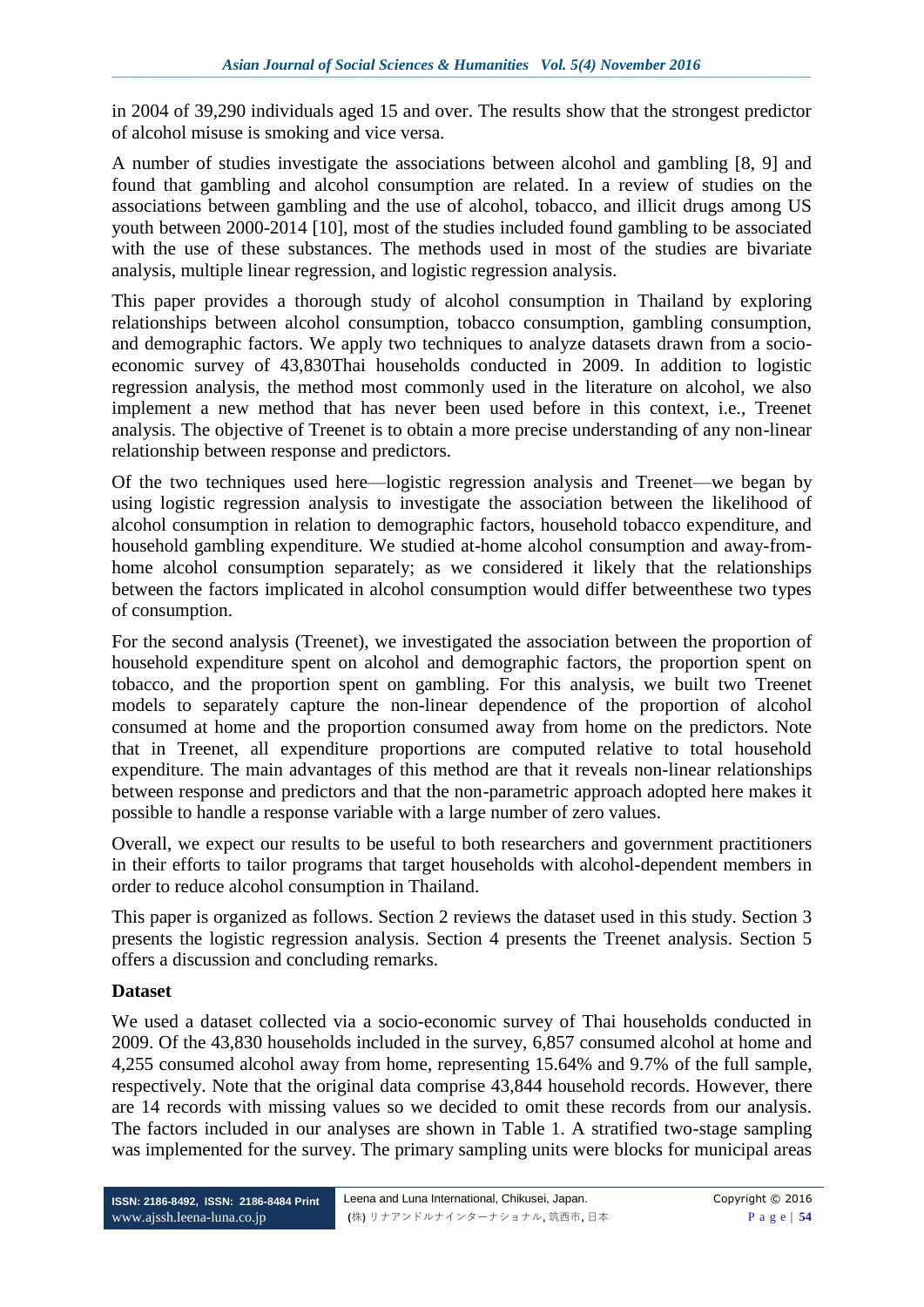**Table 1. Factors of Interest** *Predictor Details for each categorical variable*  Region Note: Region of household 1. Bangkok Metropolis (6.2%),2. Central (excluding Bangkok) (29.4%),3. North (24.4%),4. Northeast (25.7%),5. South (14.4%) Area Note: Area of household 1. Municipal area (61.7%),2. Non-municipal area (38.3%) Number of household members Note: Number of members in household  $min = 1$ , median = 3, max = 17, mean = 3.18, standard deviation = 1.63 Income Note: Average monthly total income per household (Thai Baht) min =  $-103,988$ , median = 14,424, max = 2,821,572, mean = 22,392, standard deviation  $= 38,062$ Sex Note: Sex of head of household 1. Male (64.8%),2. Female (35.2%) Age Note: Age of head of household (years)  $min = 15$ , median = 51, max = 99, mean = 51.70, standard deviation = 14.76 Marital status Note: Marital status of head of household 1. Single (8.9%),2. Married (68.5%),3. Widowed (16.7%),4. Other  $(6.0\%)$ Religion Note: Religion of head of household<br>Religion 1.1.1.2020.2.1.1.2.2020 1. Buddhist (94.9%),2. Islamic(4.3%),3. Christian and other (0.8%) Disability Note: Whether head of household is disabled<br> $0.1 \times 0.75\%$ 0. No (97.5%), 1. Yes (2.5%) Welfare Note: Whether head of household receives welfare or medical services 0. No (2.0%), 1. Yes (98%) Gambling expenditure Note: Average monthly expenditure on lottery tickets and other kinds of gambling per household (Thai Baht)  $min = 0$ , median = 0, max = 23,833, mean = 160.5, standard deviation  $= 508.5$ Tobacco expenditure Note: Average monthly expenditure on tobacco products per household (Thai Baht)  $min = 0$ , median = 0, max = 14,964, mean = 112.2, standard deviation  $= 316.5$ Amount debt Note: Total debt at end of previous month min = 0, median = 10,000, max=  $57,000,000$ , mean = 155,045, standard deviation  $= 616,968$ Government fund Note: Whether head of household borrowed money from a government fund 0. No (84.1%), 1. Yes (15.9%) Education Note: Educational level of head of household 1. Primary (58.2%),2. Lower secondary (10.0%),3. Upper secondary (10.7%),4. Post-secondary (3.7%), 5. Bachelor's degree (10%),6. Master's degree (1.5%),7. Doctoral degree (0.05%),8. Other (0.12%), 9. Missing values (5.8%)

and were villages for non-municipal areas. The secondary sampling units were private households.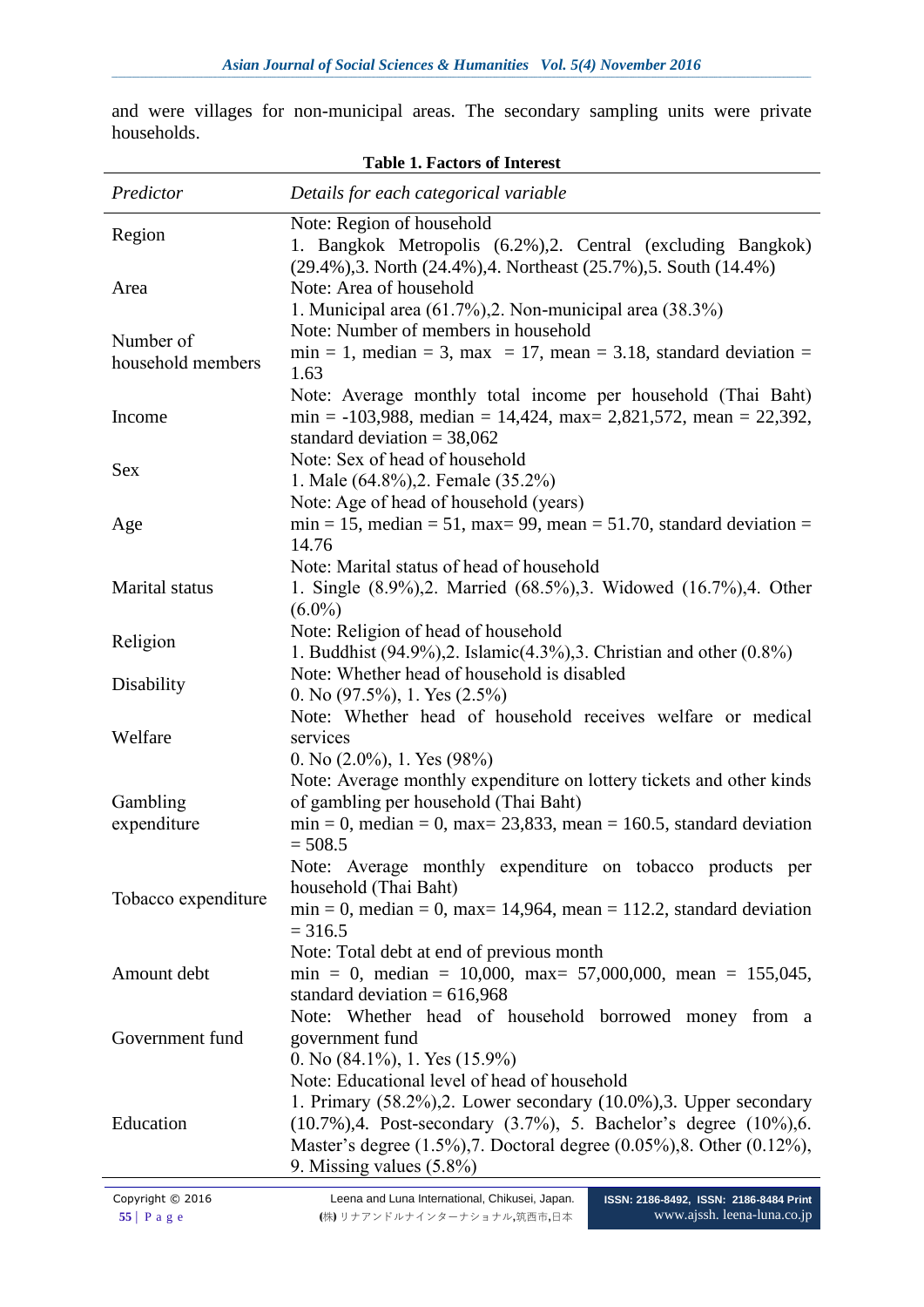|                     | Note: Work status of head of household                                      |
|---------------------|-----------------------------------------------------------------------------|
|                     | 1. Employer (6.3%), 2. Own-account worker (36.9%), 3. Contributing          |
|                     | family worker $(2.3\%)$ , 4. Government employee $(10.7\%)$ , 5. State      |
| Work status         | enterprise employee $(1.0\%)$ , 6. Private company employee $(21.5\%)$ , 7. |
|                     | Member of producers' cooperative $(0.03\%)$ , 8. Housewife $(4.3\%)$ , 9.   |
|                     | Student (0.7%), 10. Child or elderly person (12.2%), 11. Ill or disabled    |
|                     | person $(1.4\%)$ , 12. Looking for a job $(0.1\%)$ , 13. Unemployed         |
|                     | $(0.4\%)$ , 14. Other $(2.2\%)$                                             |
|                     | Note: Proportion of monthly expenditure on tobacco products per             |
| Proportion of       | household by total monthly expenditure                                      |
| tobacco expenditure | $min = 0$ , median = 0, max = 0.2907, mean = 0.0077, standard               |
|                     | $deviation = 0.0194$                                                        |
|                     | Note: Proportion of monthly expenditure on lottery tickets and other        |
| Proportion of       | kinds of gambling by total monthly expenditure                              |
| gambling            | $min = 0$ , median = 0, max= 0.6195, mean = 0.0096, standard                |
| expenditure         | $deviation = 0.0218$                                                        |

Note that for each household, the household head is selected by members of the household. Further details on the distribution of alcohol expenditure via histograms and box plots are given in Changpetch et al. [11]. Note that in 2009 the exchange rate ranged from 30.35 to 35.22 Bahts to the US dollar.

#### **Logistic Regression Analysis**

For the first analysis, we used logistic regression analysis to investigate the associations between the likelihood of alcohol consumption and demographic factors, household tobacco expenditure, and household gambling expenditure. We studied the likelihood of at-home and away-from-home alcohol consumption in 2009 separately, as we thought it likely that these two types of consumption would differ in terms of the relationships between the factors. The factors for the two logistic regression models are all given in Table 1, with the exception of the last two factors, i.e., the proportion of household tobacco expenditure and the proportion of household gambling expenditure. Note that this dataset does not separate tobacco consumption and gambling consumption into at-home and away-from-home consumption as it does for alcohol consumption. The results are shown in Table 2.

In Model 1a, the household's demographic background is regressed on whether alcohol is consumed at home, followed by adding tobacco expenditure and gambling expenditure in Model 1b. Similarly, in Model 2a, the household's demographic background is regressed on whether alcohol is consumed away from home, followed by adding tobacco expenditure and gambling expenditure in Model 2b. Our purpose is to investigate if the factors remain significant when more predictors are included in the model.

Model 1a shows that households with a Buddhist head are about 13.6 times more likely to consume alcohol at home than are households with a Muslim head, whereas households with a male head are about twice more likely to consume alcohol at home than are households with a female head. When tobacco expenditure and gambling expenditure are added, Model 1b shows that the coefficients and odds ratios do not change drastically in comparison to Model 1a. Households with a Buddhist head are about 14.26 times more likely to consume alcohol at home than are households with a Muslim head, whereas households with a male head are about 1.92 times more likely to consume alcohol at home than are households with a female head. Also note that, as is the case for Model1a, all the demographic factors in Model 1b are significant, with a significance level of 0.05, with the exceptions of the amount of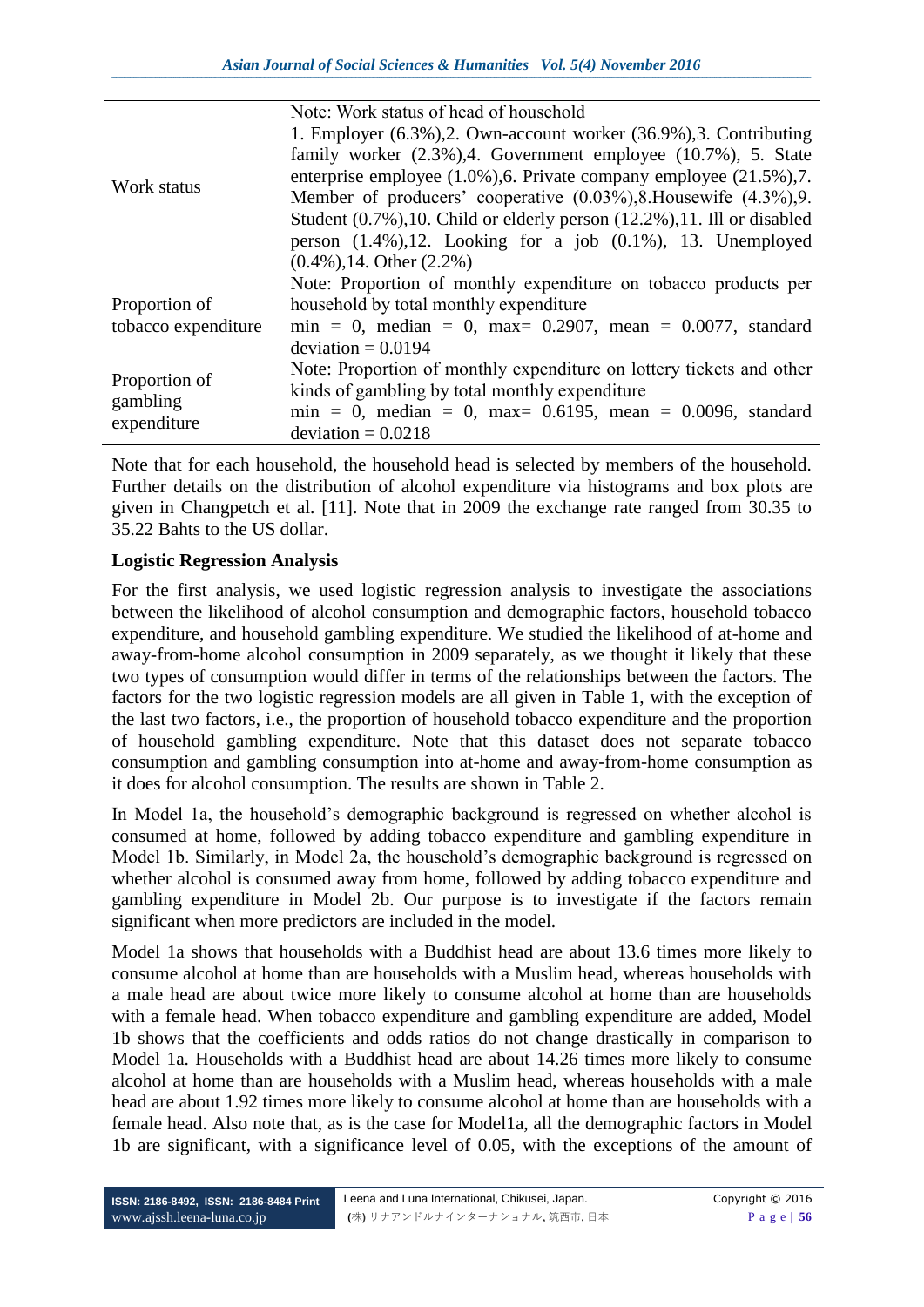debt, disability status, welfare status, and government fund. Tobacco expenditure and gambling expenditure, which are the added factors, are also significant for Model 1b.

Based on the Chi-square values in Model 1b, the strongest predictor of at-home alcohol consumption is tobacco expenditure, followed by the religion and then the sex of the head of household. The probability of consuming alcohol at home is higher on the basis of the following conditions, given in order of the strength of the predictors: higher tobacco expenditure, a Buddhist head of household, a male head of household, a location in the central region (Bangkok excluded), a younger head of household, a larger household size, a head of household with active work status, a head of household with a lower educational level, higher gambling expenditure, a location in a non-municipal area, a married head of household, and higher income.

|                     | <b>Consumption at home</b> |                                   |                 |                  | <b>Consumption away from home</b> |                |                 |                                   |  |
|---------------------|----------------------------|-----------------------------------|-----------------|------------------|-----------------------------------|----------------|-----------------|-----------------------------------|--|
|                     | Model 1a                   |                                   |                 | Model 1b         | Model 2a                          |                | Model 2b        |                                   |  |
|                     | coefficient                | $\overline{\text{Chi}}$<br>square | coefficient     | $Chi-$<br>square | coefficient                       | Chi-<br>square | coefficient     | $\overline{\text{Chi}}$<br>square |  |
|                     | (odds<br>ratio)            | (p-value)                         | (odds<br>ratio) | (p-value)        | (odds<br>ratio)                   | (p-value)      | (odds<br>ratio) | $(p-$<br>value)                   |  |
| Constant            | $-1.048$                   |                                   | $-1.289$        |                  | $-1.674$                          |                | $-1.861$        |                                   |  |
| Number<br>household | 0.12386                    | 189.790                           | 0.10547         | 134.430          | 0.0932                            | 71.650         | 0.0775          | 49.090                            |  |
|                     |                            | (0.000)                           |                 | (0.000)          |                                   | (0.000)        |                 | (0.000)                           |  |
| Income              | 0.000001                   | 9.620                             | 0.000001        | 4.230            | 0.000001                          | 8.460          | 0.000001        | 4.520                             |  |
|                     |                            | (0.002)                           |                 | (0.040)          |                                   | (0.004)        |                 | (0.033)                           |  |
| Age                 | $-0.02091$                 | 233.540                           | $-0.02012$      | 209.830          | $-0.01368$                        | 66.800         | $-0.01322$      | 61.310                            |  |
|                     |                            | (0.000)                           |                 | (0.000)          |                                   | (0.000)        |                 | (0.000)                           |  |
| Amount debt         | $\mathbf{0}$               | 0.600                             | $\overline{0}$  | 0.000            | $\mathbf{0}$                      | 1.290          | $\Omega$        | 0.400                             |  |
|                     |                            | (0.439)                           |                 | (0.983)          |                                   | (0.255)        |                 | (0.528)                           |  |
| <b>Region</b>       |                            | 268.750                           |                 | 238.670          |                                   | 139.040        |                 | 172.600                           |  |
| [ref: Bangkok]      |                            | (0.000)                           |                 | (0.000)          |                                   | (0.000)        |                 | (0.000)                           |  |
| Central             | 0.2548                     |                                   | 0.2962          |                  | 0.1449                            |                | 0.1772          |                                   |  |
|                     | (1.2902)                   |                                   | (1.3477)        |                  | (1.1559)                          |                | (1.1938)        |                                   |  |
| North               | $-0.0111$                  |                                   | 0.1             |                  | 0.6216                            |                | 0.7129          |                                   |  |
|                     | (0.989)                    |                                   | (1.1052)        |                  | (1.8618)                          |                | (2.0399)        |                                   |  |
| Northeast           | $-0.3449$                  |                                   | $-0.2459$       |                  | 0.283                             |                | 0.3681          |                                   |  |
|                     | (0.7083)                   |                                   | (0.782)         |                  | (1.327)                           |                | (1.445)         |                                   |  |
| South               | $-0.1611$                  |                                   | $-0.1666$       |                  | 0.2899                            |                | 0.293           |                                   |  |
|                     | (0.8512)                   |                                   | (0.8465)        |                  | (1.3363)                          |                | (1.3404)        |                                   |  |
| Area                |                            | 16.510                            |                 | 27.440           |                                   | 0.150          |                 | 1.420                             |  |
| [ref: Municipal]    |                            | (0.000)                           |                 | (0.000)          |                                   | (0.702)        |                 | (0.233)                           |  |
| Non-municipal       | 0.1212                     |                                   | 0.1582          |                  | 0.014                             |                | 0.0439          |                                   |  |
|                     | (1.1288)                   |                                   | (1.1714)        |                  | (1.0141)                          |                | (1.0449)        |                                   |  |
| <b>Sex</b>          |                            | 361.330                           |                 | 311.720          |                                   | 229.210        |                 | 265.830                           |  |
| [ref: Male]         |                            | (0.000)                           |                 | (0.000)          |                                   | (0.000)        |                 | (0.000)                           |  |
| Female              | $-0.6961$                  |                                   | $-0.6534$       |                  | $-0.7753$                         |                | $-0.7342$       |                                   |  |
|                     | (0.4985)                   |                                   | (0.5203)        |                  | (0.4606)                          |                | (0.4799)        |                                   |  |

|  |                                   |  | Table 2. Logistic Regression Models for Alcohol Consumption at Home and Alcohol |  |  |
|--|-----------------------------------|--|---------------------------------------------------------------------------------|--|--|
|  | <b>Consumption away from Home</b> |  |                                                                                 |  |  |

Copyright © 2016 Leena and Luna International, Chikusei, Japan. **57** | P a g e (株) リナアンドルナインターナショナル,筑西市,日本

**ISSN: 2186-8492, ISSN: 2186-8484 Print** www.ajssh. leena-luna.co.jp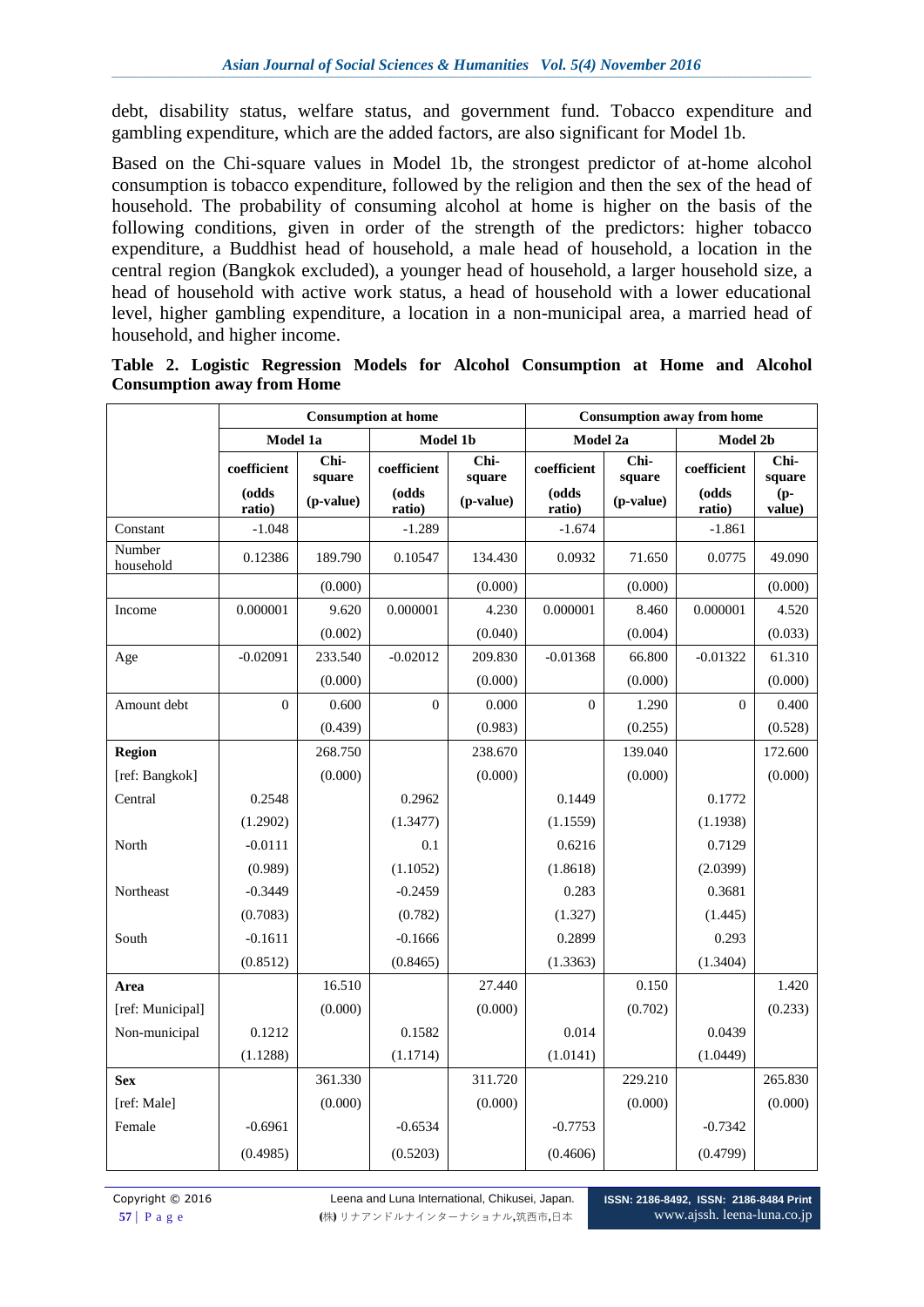|                       | <b>Consumption at home</b> |                |                 |             |                 | <b>Consumption away from home</b> |                 |                  |
|-----------------------|----------------------------|----------------|-----------------|-------------|-----------------|-----------------------------------|-----------------|------------------|
|                       |                            | Model 1a       |                 | Model 1b    |                 |                                   | Model 1a        |                  |
|                       | coefficient                | Chi-<br>square |                 | coefficient | Chi-<br>square  |                                   | coefficient     | Chi-<br>square   |
|                       | (odds<br>ratio)            | (p-value)      | (odds<br>ratio) | (p-value)   | (odds<br>ratio) | (p-value)                         | (odds<br>ratio) | $(p -$<br>value) |
| <b>Marital</b> status |                            | 26.300         |                 | 27.300      |                 | 58.110                            |                 | 57.220           |
| [ref: Single]         |                            | (0.000)        |                 | (0.000)     |                 | (0.000)                           |                 | (0.000)          |
| Married               | 0.2768                     |                | 0.2887          |             | $-0.3396$       |                                   | $-0.3403$       |                  |
|                       | (1.3189)                   |                | (1.3347)        |             | (0.7121)        |                                   | (0.7116)        |                  |
| Widowed               | 0.2671                     |                | 0.2674          |             | 0.0464          |                                   | 0.0411          |                  |
|                       | (1.3061)                   |                | (1.3065)        |             | (1.0475)        |                                   | (1.0419)        |                  |
| Other                 | 0.1141                     |                | 0.1262          |             | $-0.0802$       |                                   | $-0.0817$       |                  |
|                       | (1.1209)                   |                | (1.1345)        |             | (0.923)         |                                   | (0.9215)        |                  |
| <b>Education</b>      |                            | 111.120        |                 | 88.750      |                 | 22.010                            |                 | 23.840           |
| [ref: Primary]        |                            | (0.000)        |                 | (0.000)     |                 | (0.005)                           |                 | (0.002)          |
| Lower-secondary       | $-0.0836$                  |                | $-0.1078$       |             | $-0.1385$       |                                   | $-0.1615$       |                  |
|                       | (0.9198)                   |                | (0.8978)        |             | (0.8706)        |                                   | (0.8508)        |                  |
| Upper secondary       | $-0.1629$                  |                | $-0.1887$       |             | $-0.1859$       |                                   | $-0.2109$       |                  |
|                       | (0.8497)                   |                | (0.8281)        |             | (0.8304)        |                                   | (0.8098)        |                  |
| Post-secondary        | $-0.3527$                  |                | $-0.3494$       |             | $-0.0582$       |                                   | $-0.0589$       |                  |
|                       | (0.7028)                   |                | (0.7051)        |             | (0.9434)        |                                   | (0.9428)        |                  |
| Bachelor              | $-0.5163$                  |                | $-0.4603$       |             | $-0.1837$       |                                   | $-0.1436$       |                  |
|                       | (0.5967)                   |                | (0.6311)        |             | (0.8322)        |                                   | (0.8662)        |                  |
| Master                | $-0.825$                   |                | $-0.721$        |             | $-0.278$        |                                   | $-0.204$        |                  |
|                       | (0.438)                    |                | (0.4865)        |             | (0.7571)        |                                   | (0.8152)        |                  |
| Doctoral              | $-1.67$                    |                | $-1.43$         |             | 0.063           |                                   | 0.223           |                  |
|                       | (0.1891)                   |                | (0.2382)        |             | (1.0654)        |                                   | (1.2495)        |                  |
| Other                 | 0.13                       |                | 0.136           |             | $-1.253$        |                                   | $-1.236$        |                  |
|                       | (1.1394)                   |                | (1.146)         |             | (0.2856)        |                                   | (0.2906)        |                  |
| <b>Missing Values</b> | 0.0881                     |                | 0.1075          |             | 0.0865          |                                   | 0.1052          |                  |
|                       | (1.0921)                   |                | (1.1134)        |             | (1.0903)        |                                   | (1.1109)        |                  |
| Religion              |                            | 468.750        |                 | 470.750     |                 | 255.410                           |                 | 248.570          |
| [ref: Buddhist]       |                            | (0.000)        |                 | (0.000)     |                 | (0.000)                           |                 | (0.000)          |
| Islamic               | $-2.610$                   |                | $-2.658$        |             | $-2.504$        |                                   | $-2.492$        |                  |
|                       | (0.0735)                   |                | (0.0701)        |             | (0.0817)        |                                   | (0.0827)        |                  |
| Other                 | $-0.506$                   |                | $-0.481$        |             | $-0.277$        |                                   | $-0.247$        |                  |
|                       | (0.603)                    |                | (0.6179)        |             | (0.7578)        |                                   | (0.7809)        |                  |
| <b>Disability</b>     |                            | 0.670          |                 | 0.670       |                 | 4.140                             |                 | 4.050            |
| [ref: No]             |                            | (0.414)        |                 | (0.415)     |                 | (0.042)                           |                 | (0.044)          |
| Yes                   | $-0.086$                   |                | $-0.087$        |             | $-0.266$        |                                   | $-0.264$        |                  |
|                       | (0.9172)                   |                | (0.9167)        |             | (0.7666)        |                                   | (0.768)         |                  |
| Welfare               |                            | 0.040          |                 | 0.070       |                 | 0.910                             |                 | 1.050            |
| [ref: No]             |                            | (0.832)        |                 | (0.786)     |                 | (0.339)                           |                 | (0.307)          |
| Yes                   | 0.0204                     |                | 0.0265          |             | 0.12            |                                   | 0.129           |                  |
|                       | (1.0206)                   |                | (1.0268)        |             | (1.1272)        |                                   | (1.1374)        |                  |

**ISSN: 2186-8492, ISSN: 2186-8484 Print** www.ajssh.leena-luna.co.jp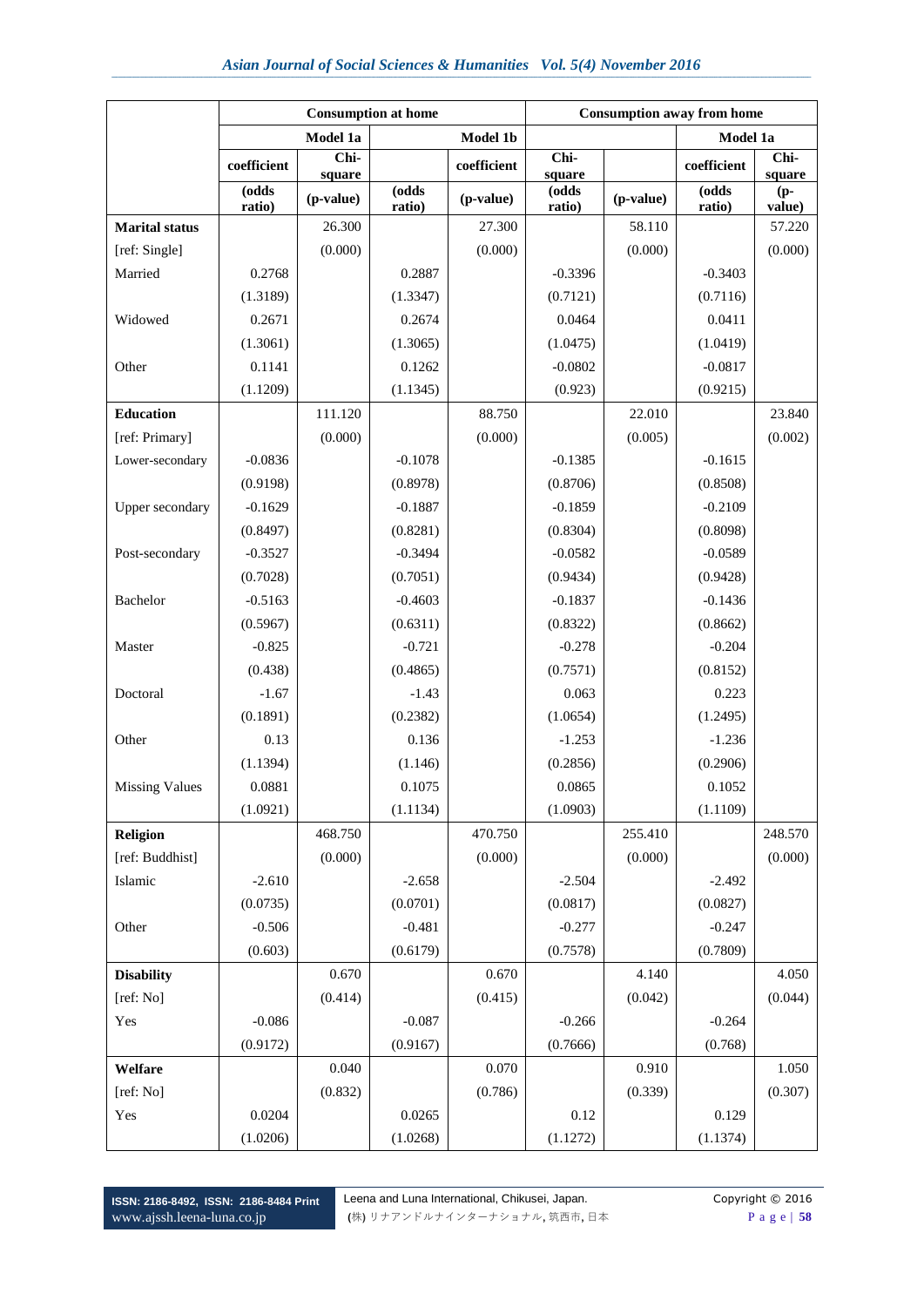|                                | <b>Consumption at home</b> |                |                 | <b>Consumption away from home</b> |                 |           |                 |                 |
|--------------------------------|----------------------------|----------------|-----------------|-----------------------------------|-----------------|-----------|-----------------|-----------------|
|                                |                            | Model 1a       |                 | Model 1b                          |                 |           | Model 1a        |                 |
|                                | coefficient                | Chi-<br>square |                 | coefficient                       | Chi-<br>square  |           | coefficient     | Chi-<br>square  |
|                                | (odds<br>ratio)            | (p-value)      | (odds<br>ratio) | (p-value)                         | (odds<br>ratio) | (p-value) | (odds<br>ratio) | $(p-$<br>value) |
| Government<br>fund             |                            | 0.090          |                 | 0.020                             |                 | 1.100     |                 | 0.850           |
| [ref: No]                      |                            | (0.759)        |                 | (0.886)                           |                 | (0.295)   |                 | (0.358)         |
| Yes                            | 0.0117                     |                | 0.0055          |                                   | 0.0486          |           | 0.0429          |                 |
|                                | (1.0118)                   |                | (1.0055)        |                                   | (1.0498)        |           | (1.0439)        |                 |
| Producers<br>cooperative       | $-0.62$                    |                | $-0.77$         |                                   | $-0.33$         |           | $-0.4$          |                 |
|                                | (0.5386)                   |                | (0.4653)        |                                   | (0.7186)        |           | (0.6694)        |                 |
| Housewife                      | $-0.0301$                  |                | $-0.0478$       |                                   | 0.073           |           | 0.066           |                 |
|                                | (0.9703)                   |                | (0.9533)        |                                   | (1.0759)        |           | (1.0682)        |                 |
| Student                        | $-0.745$                   |                | $-0.646$        |                                   | $-0.579$        |           | $-0.502$        |                 |
|                                | (0.4748)                   |                | (0.5241)        |                                   | (0.5603)        |           | (0.6053)        |                 |
| Child elderly                  | $-0.1706$                  |                | $-0.1359$       |                                   | $-0.4419$       |           | $-0.4067$       |                 |
|                                | (0.8432)                   |                | (0.8729)        |                                   | (0.6428)        |           | (0.6658)        |                 |
| Ill disabled                   | $-0.562$                   |                | $-0.545$        |                                   | $-0.636$        |           | $-0.613$        |                 |
|                                | (0.57)                     |                | (0.5796)        |                                   | (0.5292)        |           | (0.5419)        |                 |
| Looking jobs                   | $-0.666$                   |                | $-0.636$        |                                   | $-1.69$         |           | $-1.67$         |                 |
|                                | (0.514)                    |                | (0.5293)        |                                   | (0.1852)        |           | (0.1883)        |                 |
| Unemployed                     | $-0.09$                    |                | $-0.243$        |                                   | 0.107           |           | $-0.01$         |                 |
|                                | (0.9136)                   |                | (0.784)         |                                   | (1.1129)        |           | (0.9904)        |                 |
| Other                          | $-0.09$                    |                | $-0.079$        |                                   | $-0.46$         |           | $-0.449$        |                 |
|                                | (0.9141)                   |                | (0.9237)        |                                   | (0.6314)        |           | (0.6386)        |                 |
| <b>Tobacco</b><br>expenditure  |                            |                | 0.000948        | 645.320                           |                 |           | 0.000686        | 256.040         |
|                                |                            |                |                 | (0.000)                           |                 |           |                 | (0.000)         |
| <b>Gambling</b><br>expenditure |                            |                | 0.00013         | 30.950                            |                 |           | 0.000152        | 36.520          |
|                                |                            |                |                 | (0.000)                           |                 |           |                 | (0.000)         |

Model 2a shows that households with a Buddhist head are about 12.24 times more likely to consume alcohol away from home than are households with a Muslim head, whereas households with a male head are 2.17 times more likely to consume alcohol away from home than are households with a female head. In Model 2b, the coefficients and odds ratios do not change drastically compared to Model 2a. The households with a Buddhist head are about 12.09 times more likely to consume alcohol away from home than are households with a Muslim head, whereas households with a male head are about 2.08 times more likely to consume alcohol away from home than are households with a female head. Also, note that, as is the case for Model 2a, all the demographic factors in Model 2b are significant, with a significance level of 0.05, with the exceptions of amount of debt, area, welfare status, and government fund. Tobacco expenditure and gambling expenditure, which are the added factors, are also significant for Model 2b.

Based on the Chi-square values in Model 2b, the strongest predictor that a household will consume alcohol away from home is the sex of the head of household, followed by household expenditure on tobacco, and then the religion of the head of household. The probability of consuming alcohol away from home is higher on the basis of the following conditions, given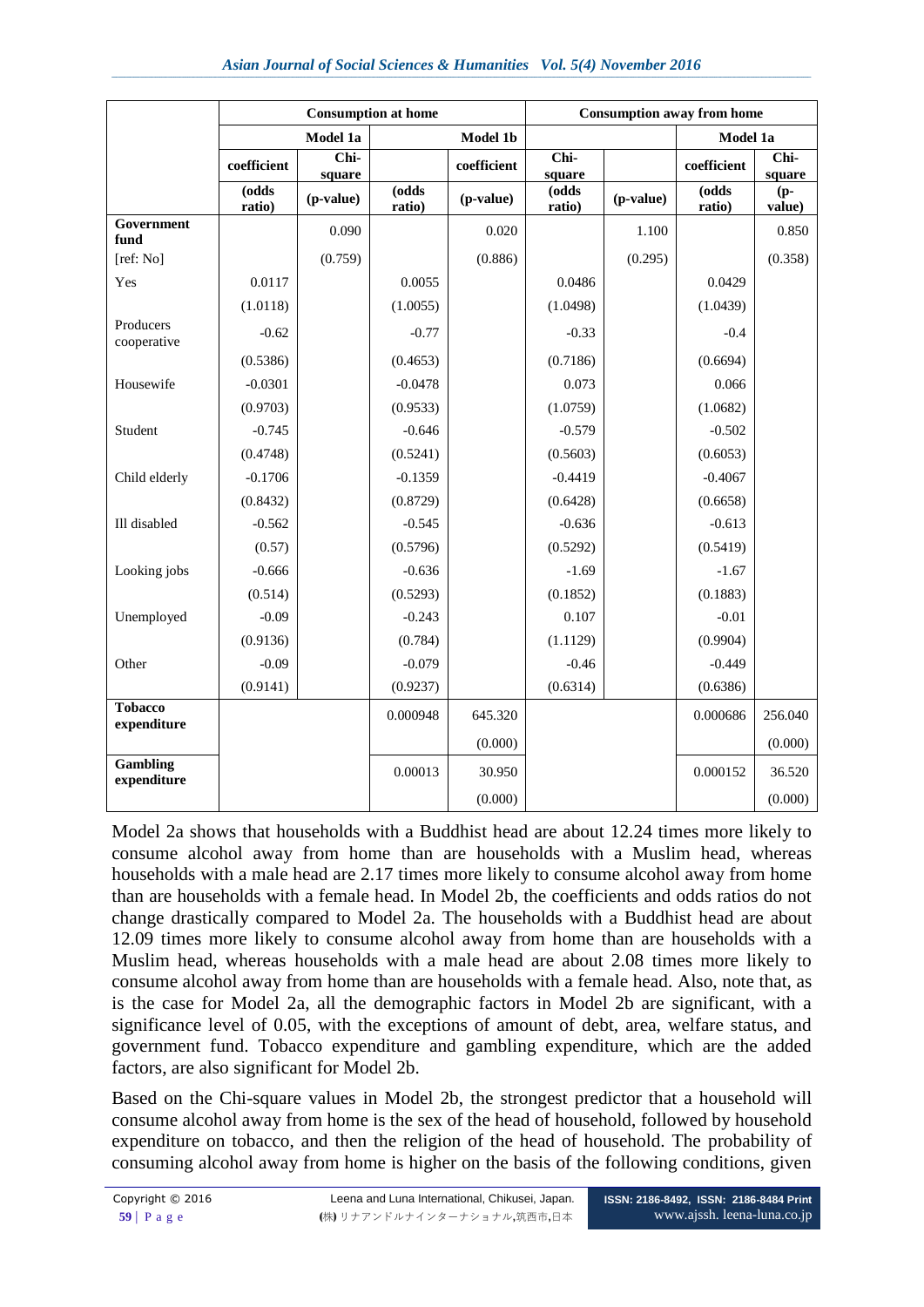in order of the strength of the predictors: a male head of household, higher tobacco expenditure, a Buddhist head of household, a head of household with active work status, a location in the North, a younger head of household, a widowed head of household, a larger household size, higher gambling expenditure, higher income, and a non-disabled head of household.

Between the logistic regression models for the likelihood of consuming alcohol at home and away from home, the differences in terms of significant factors are area (significant in Models 1a and 1b, but not significant in Models 2a and 2b) and disability (not significant in Models 1a and 1b, but significant in Models 2a and 2b).

# **Treenet**

In this section, we refine our understanding of alcohol consumption by employing datamining model, which capture non-linearities and interactions automatically.

In this second analysis, we investigate the association between the proportion of total household expenditure allocated to alcohol and demographic factors, the proportion allocated to tobacco, and the proportion allocated to gambling. We constructed Treenet models *[\(www.salford-systems.com/treenet.html](http://www.salford-systems.com/treenet.html)* and [12]) for the proportion of household expenditure spent on alcohol consumed at home (Model 1), and the proportion of household expenditure spent on alcohol consumed away from home (Model 2).Compared to the multiple linear regression model, this method has two main advantages: it reveals non-linear relationships between response and predictors, and the non-parametric approach adopted here makes it possible to handle a response variable with a large number of zero values (about 80% of the dataset).

With the exceptions of tobacco expenditure and gambling expenditure, all the factors in Table 1 are included in each of the two Treenet models.

Figure 1 shows that five variables are important for explaining the proportion of alcohol expenditure consumed at home: the proportion of tobacco expenditure, the region of the household, the sex of the head of household, the proportion of gambling expenditure, and the age of the head of household. Note that Treenet derived the relative importance of the predictors (with the most important variable assigned an importance of 100 for reference), as shown in Figure 1.

| Variable        | Score |       |
|-----------------|-------|-------|
| PROP_TOBACCO    |       |       |
| <b>REGION\$</b> |       | 60.22 |
| SEX\$           |       |       |
| PROP_GAMBLING   |       |       |
| <b>AGE</b>      |       |       |

|  | Figure 1: Variable importance in Treenet Model 1 |  |  |
|--|--------------------------------------------------|--|--|
|  |                                                  |  |  |

Figure 2 (a-e) shows the partial effect of each predictor on the estimated response (while holding other predictors constant). In Figure  $2(a)$ , we can see that the effect of the proportion of tobacco expenditure on the proportion of alcohol expenditure "kicks in" at about an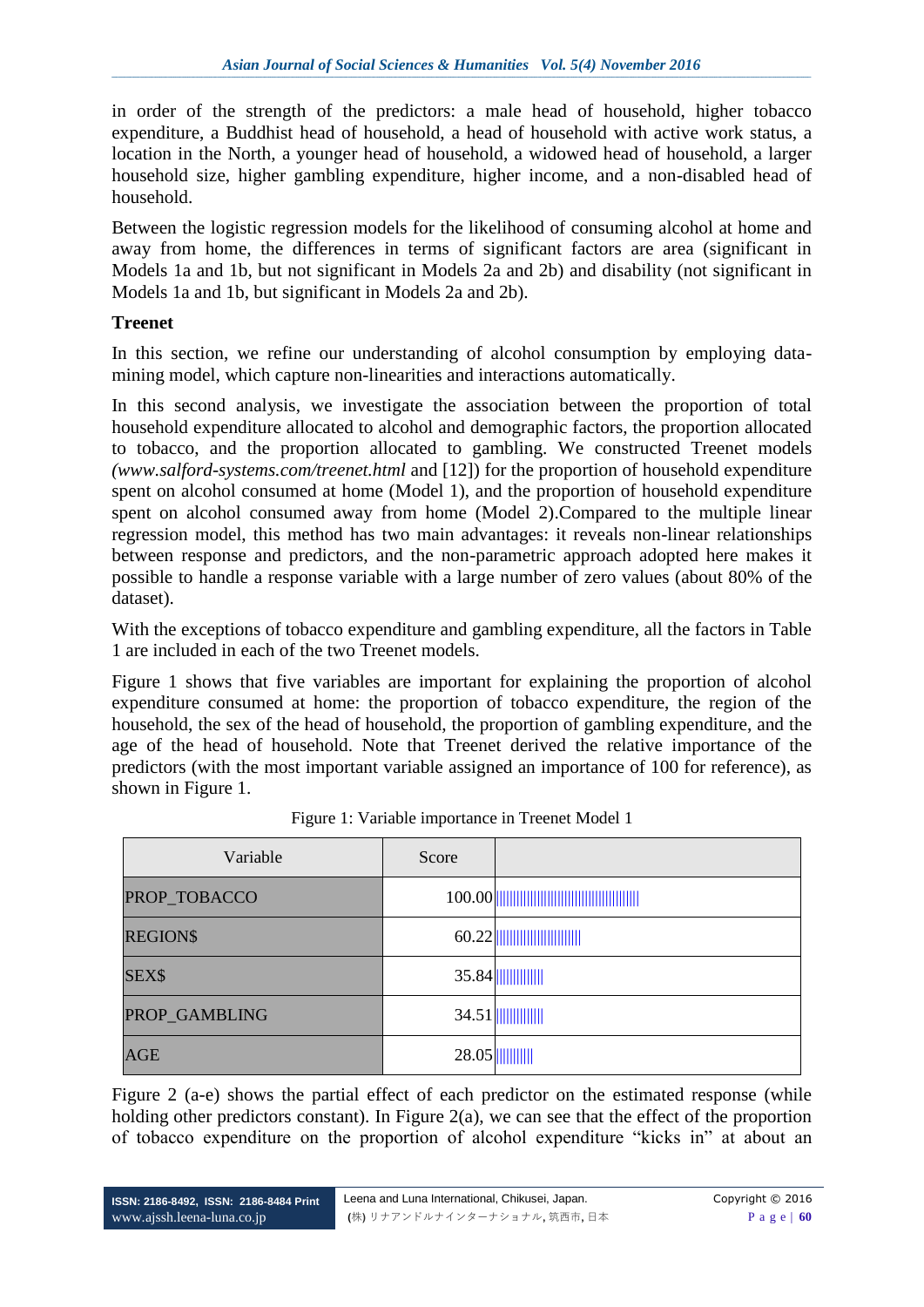approximate value of 0.001, with no further effect beyond 0.001. These results suggest that a proportion of tobacco expenditure of 0.001 or above is associated with a jump in the proportion of total alcohol expenditure of about 0.0005 units. Figure 2(b) shows the negative effect of regions 3 (North), 4 (Northeast) and 5 (South). Note that the effect of religion is probably captured by region, as there is a high proportion of Muslims in the South of Thailand. Figure 2(c) reveals the negative effect of a female head of household on the proportion of alcohol expenditure consumed at home. In Figure 2(d), we can see that the effect of the proportion of gambling expenditure on the proportion of total alcohol expenditure "kicks in" at an approximate value of 0.001, with no further effect beyond 0.001. These results suggest that a proportion of gambling expenditure of 0.001 or above is associated with a jump in proportion of total alcohol expenditure of about 0.00007 units. In Figure 2(e), the effect of the age of the household head on the proportion of alcohol expenditure consumed at home appears only when the head of household's age reaches approximately 47; at this age estimated home proportions drop and do not drop again at older ages.



Figure 2(a): Proportion of tobacco expenditure and proportion of alcohol expenditure consumed at home



Figure 2(b): Region of household and proportion of alcohol expenditure consumed at home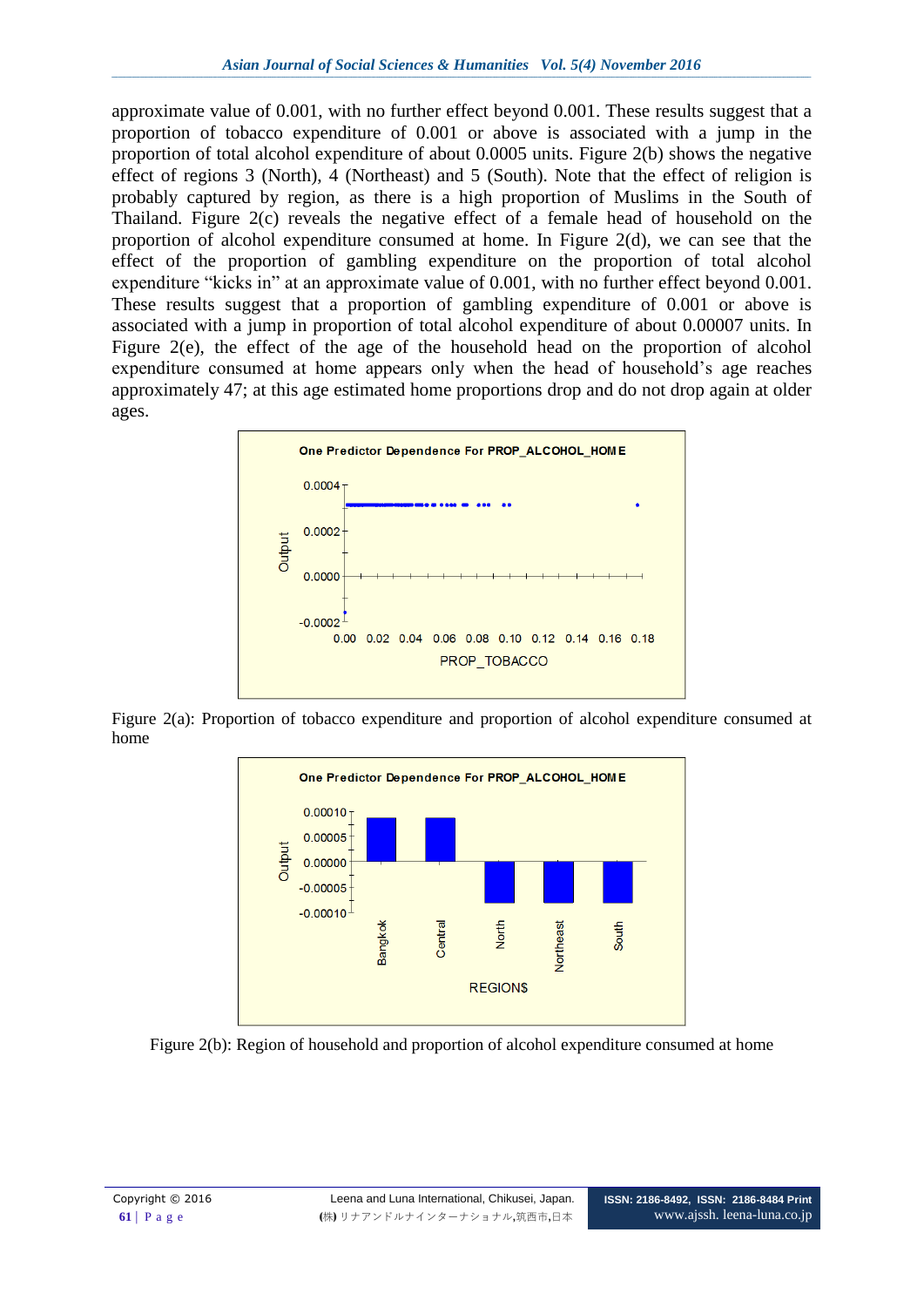





Figure 2(d): Proportion of gambling expenditure and proportion of alcohol expenditure consumed at home





Figure 3 shows that five variables are important for predicting the proportion of alcohol expenditure consumed away from home: the proportion of tobacco expenditure, the sex of the head of household, the proportion of gambling expenditure, the work status of the head of household, and religion of the head of household.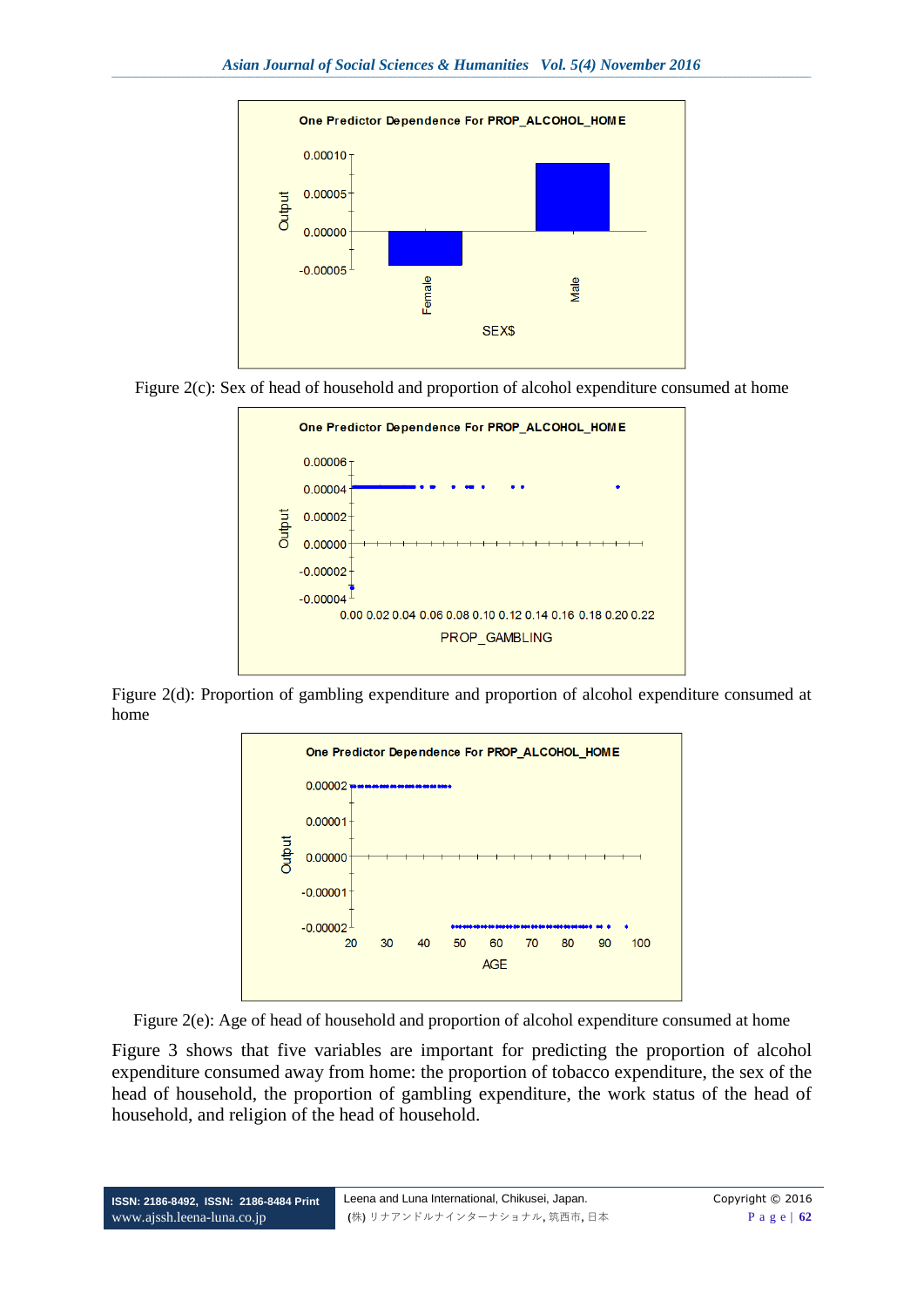| Variable             | Score |  |
|----------------------|-------|--|
| PROP_TOBACCO         |       |  |
| SEX\$                |       |  |
| PROP_GAMBLING        |       |  |
| <b>WORK STATUS\$</b> |       |  |
| <b>RELIGION\$</b>    |       |  |

Figure 4(a) shows a similar pattern to that in Figure 2(a). However, in Figure 4(a), the trigger number is 0.002 instead of 0.001. Figure 4(b) reveals the negative effect of having a female head of household on the proportion of alcohol expenditure consumed at home. Figure 4(c) shows a similar pattern to that in Figure 2(d).These results suggest that a proportion of gambling expenditure of 0.001 or above is associated with a jump in the proportion of total alcohol expenditure of about 0.000004 units. Figure 4(d) shows the positive effect of work status 1 (Employers), 4 (Government employees), and 5 (State enterprise employees), whereas Figure 4(e) reveals the negative effect of the Muslim religion on the proportion of alcohol expenditure consumed at home.



Figure 4(a): Proportion of tobacco expenditure and proportion of alcohol expenditure consumed away from home



Figure 4(b): Sex of head of household and proportion of alcohol expenditure consumed away from home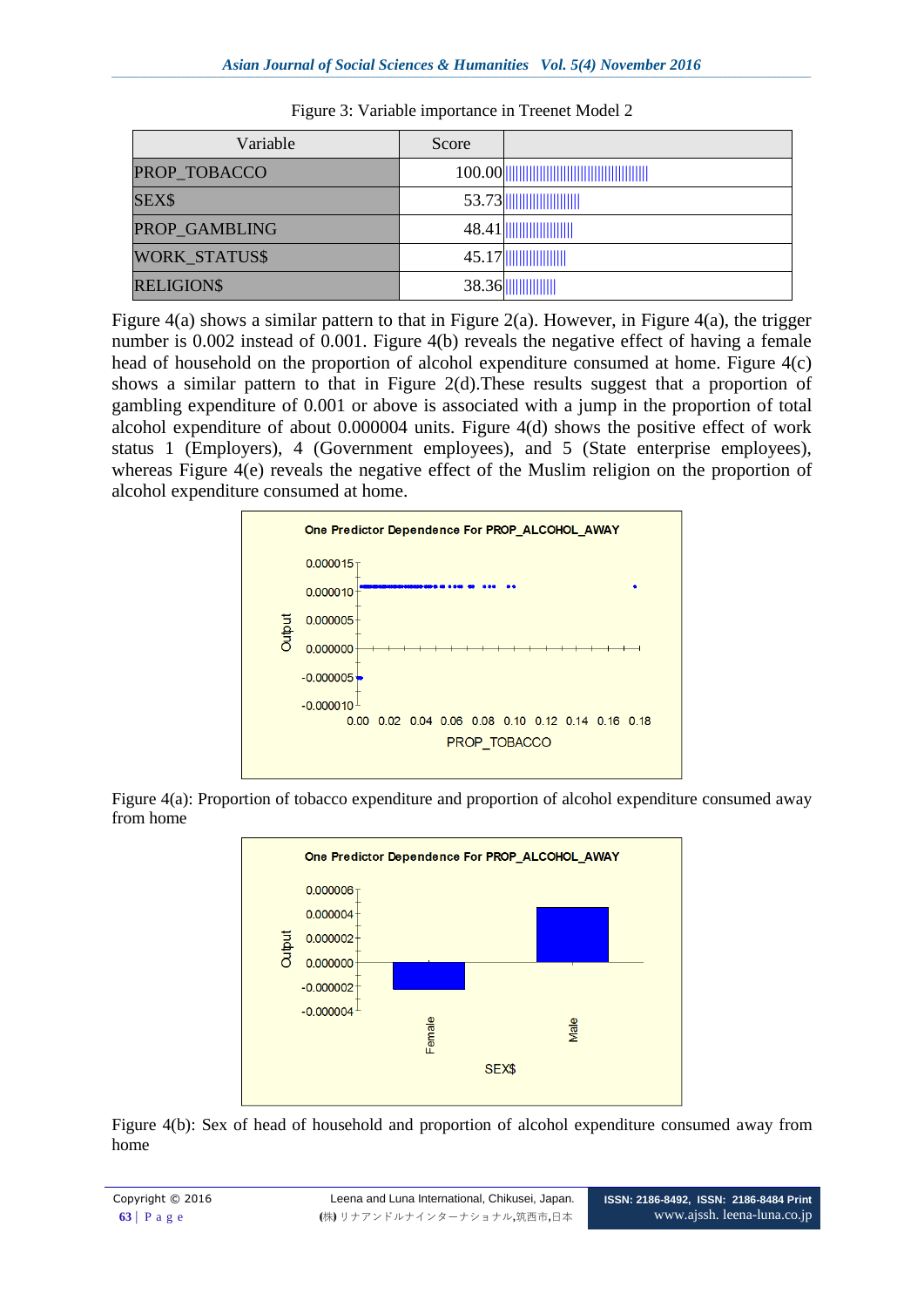

Figure 4(c): Proportion of gambling expenditure and proportion of alcohol expenditure consumed away from home



Figure 4(d): Work status of head of household and proportion of alcohol expenditure consumed away from home



Figure 4(e): Religion of head of household and proportion of alcohol expenditure consumed away from home

From both models, the proportion of tobacco expenditure is the most important variable. The sex of the head of household and the proportion of gambling expenditure are also important variables for both models, whereas the age of the head of household is an important variable for Model 1. The religion of the head of household is an important variable for Model 2,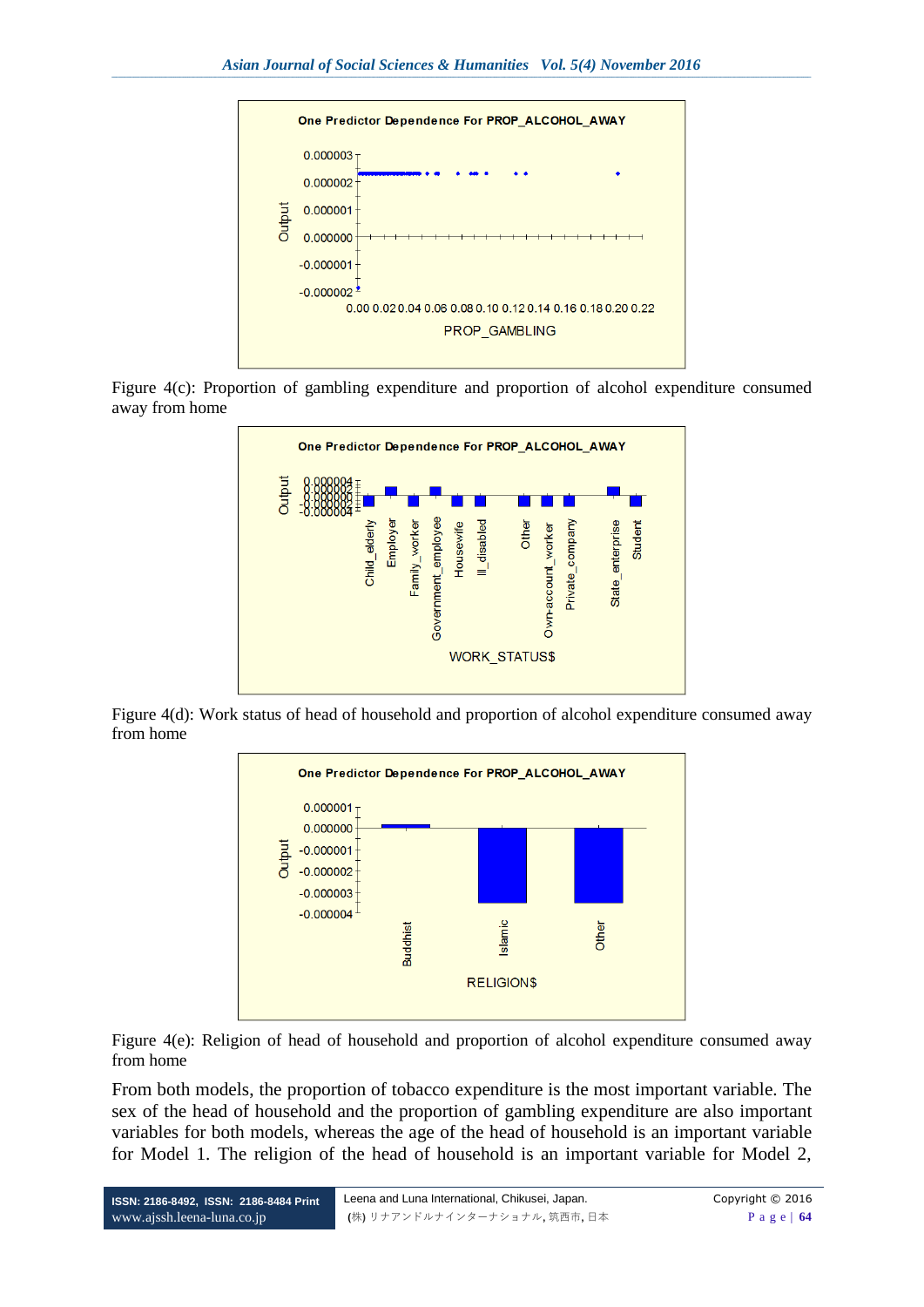whereas region (which acts as a proxy for religion) is an important variable for Model 1. The work status of the head of household is important variables for Model 2.

The Treenet results suggest that the proportion of expenditure on alcohol consumed at home is higher for households that consumed tobacco at a proportion of higher than 0.001, households in Bangkok and the central area, households with a male head of household, households that spend money on gambling at a proportion of higher than 0.001, and households whose head of household is younger than 47 years old. The proportion of expenditure on alcohol consumed away from home is higher for households that consumed tobacco at a proportion of higher than 0.002, households with a male head of the household, households that spend money on gambling at a proportion of higher than 0.001, households whose head of household is an employer, works for the government, or is a state enterprise employee, and households whose head of the household is non-Muslim.

# **CONCLUSION**

This paper provides a thorough study of alcohol consumption in Thailand in regard to the relationships between alcohol consumption, tobacco consumption, gambling consumption, and demographic factors. We applied logistic regression and Treenet to the analysis of data drawn from a socio-economic survey of 43,830Thai households conducted in 2009. Beyond the bivariate, multiple linear regression, and logistic regression analyses typically used in literature related to the study of alcohol, we implemented a method that had never been used in this context before, i.e., Treenet, a method that uncovers non-linear associations between responses and predictors. Note that we used logistic regression to analyze the likelihood of consuming alcohol (at home and away from home) and we used Treenet to study the proportion of total household expenditure on alcohol (at home and away from home).

The results of our study show that alcohol, tobacco, and gambling co-occur. Through logistic regression, the strongest predictors of household alcohol consumption are tobacco expenditure, followed by the religion, and then the sex of the head of household. Through Treenet, we found that the proportion of household expenditure spent on tobacco is the most important predictor of the proportion of household expenditure spent on alcohol.

In conclusion, a female head of household is associated with a lower likelihood of a household consuming alcohol and a lower proportion of household expenditure spent on alcohol. The religion of the head of household is associated with both likelihood of alcohol consumption and spending on alcohol. Compared with those with a non-Muslim head, households with a Muslim head are less likely to consume alcohol and spend a smaller proportion of household expenditure on alcohol. The age of the head of household is also related to both the likelihood of alcohol consumption and the proportion of household expenditure spent on alcohol. Households with a younger head have a higher likelihood of consuming alcohol and spend a higher proportion of their expenditure on alcohol than do households with an older head. The educational level of the head of household is also associated with alcohol consumption: Households with a head with a lower educational level are more likely to consume alcohol than are households with a head with a higher educational level(from logistic regression). In regard to work status, both the logistic regression and Treenet models show that households headed by a government or state enterprise employee are more likely to consume alcohol and to spend a higher proportion of their expenditure on alcohol than are households with a head in other kinds of employment. This result is surprising, as government employees generally have lower income than those with other kinds of work status, e.g., employers and private company employees.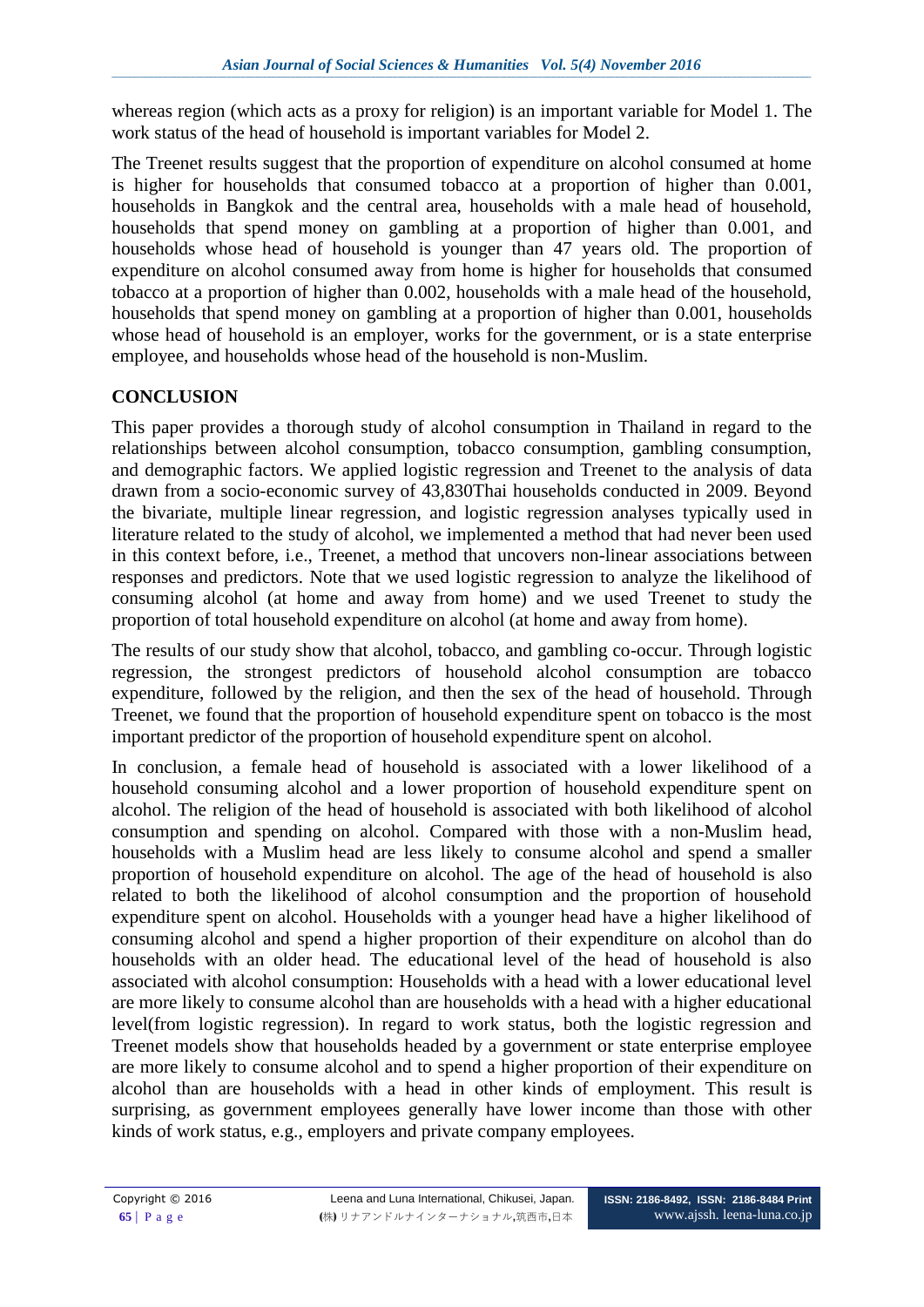Similar to the study byAekplakorn et al. (2008) [7], our study shows that smoking is strongly related to the likelihood of alcohol consumption. However, in our research, we used household data whereas Aekplakorn et al. (2008) used individual data. The use of household data is considered a limitation in our research, as the data do not allow us to offer an interpretation and conclusion based on individuals, which is more conventional as a unit of analysis. On the other hand, in our study, we investigated more demographic factors and also included gambling consumption. We not only used logistic regression to study the likelihood of alcohol consumption, but we also studied the proportion of household expenditure spent on alcohol using Treenet, a method that has never been used before in any of the literatures in this field.

With all the associations from our study, we expect our results to be useful to both researchers and government practitioners in their efforts to tailor programs to households that include alcohol-dependent members in order to reduce problems related to alcohol consumption in Thailand.

# **ACKNOWLEDGEMENT**

We would like to thank Dr. Robin Room for his guidance in interpreting and communicating the results to readers.